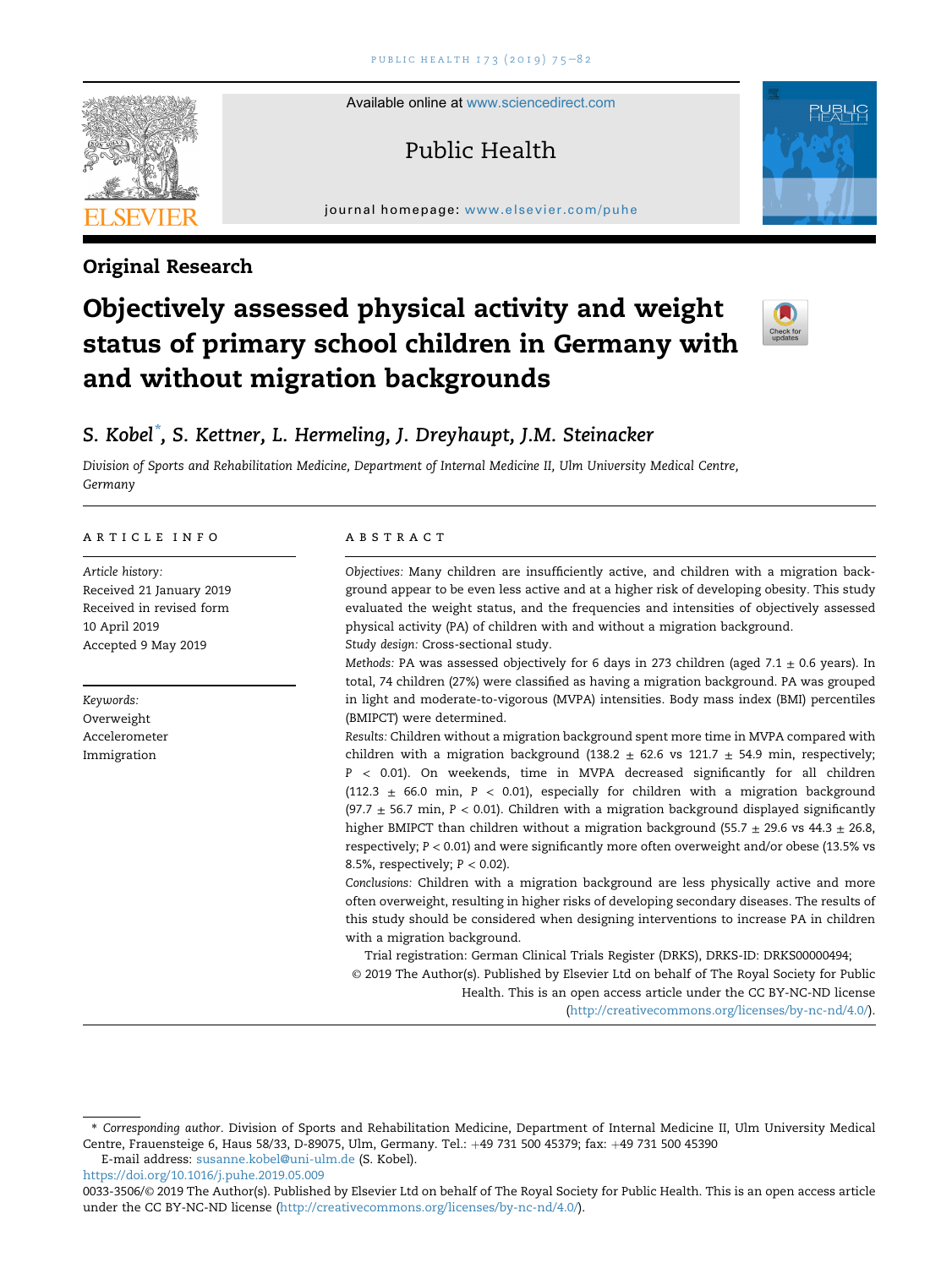# Introduction

Although obesity rates have increased among children and adults, recent studies show signs of stagnation in the prevalence of overweight and obesity in children and adolescents in Germany. $1-3$  $1-3$  While obesity is recognised as a worldwide  $epidemic<sub>1</sub><sup>4</sup>$  $epidemic<sub>1</sub><sup>4</sup>$  $epidemic<sub>1</sub><sup>4</sup>$  when considered in combination with physical inactivity, it has become one of the leading public health challenges in recent years.<sup>5</sup>

Obesity in children has been associated with various physical and psychological health issues, such as cardiovascular risk factors (e.g. hypertension and type two diabetes), orthopaedic problems and decreased quality of life. $6,7$ Furthermore, childhood overweight and obesity tend to persist into adolescence and adulthood[.8](#page-6-0) Besides genetic predispositions, the main reasons for the increase of childhood obesity are behavioural, cultural and environmental factors, such as decreasing physical activity (PA), a more sedentary lifestyle and unfavourable eating habits.<sup>9</sup> To prevent a further spread of this epidemic, the World Health Organisation (WHO) guidelines $^{10}$  $^{10}$  $^{10}$  for children aged 5 years and older recommend at least 60 min of moderate-to-vigorous PA (MVPA) per day. Despite this, decreasing PA levels from early childhood into adulthood is frequently observed, $11-13$  $11-13$  and across Europe, only 20% of children and adolescents reach the recommended 60 min of MVPA per day.[14](#page-6-0)

Children with a migration background seem to be less physically active,<sup>[16](#page-6-0)</sup> as well as spending more time on screen media and eating more sugary foods, which results in this population being at a higher risk of developing overweight and obesity.[17,18](#page-6-0) It has been suggested that migration to Western countries increases the risk of overweight and obesity as a consequence of acculturation and lifestyle changes.[19](#page-6-0) PA, although publicised worldwide, is in many countries not viewed as health enhancing or vital to a healthy lifestyle.<sup>[20](#page-6-0)</sup> Many children (and their parents) are still unaware of the benefits of a physically active lifestyle, which results in a lack of PA especially among children with a migration background.<sup>[20](#page-6-0)</sup>

In Germany, 21% of primary school children without a migration background are physically active less than once a week compared with 36% and 48% of boys and girls with migration backgrounds, respectively. $^{13}$  However, most of these data were assessed subjectively with their known disadvantages. There is little objective data on PA behaviours of primary school children in Germany and even less research based on objective PA assessment of children with a migration background.

However, understanding the differences in PA levels of children with migration backgrounds in Germany, as well as their influencing factors, compared with those without a migration background is vital when considering the long-term benefits PA to a healthy life. Understanding these differences will support the design and implementation of effective interventions to promote an active lifestyle in children with migration backgrounds.

Therefore, the primary aim of this study was to evaluate the frequencies and intensities of objectively assessed PA of primary school children with and without migration backgrounds in Germany. A secondary aim was to compare the body composition and weight status of children on the basis of their migration background.

# Methods

#### Participants and data collection

Baseline data from a subsample of 273 first-grade and secondgrade children (aged 7.1  $\pm$  0.6 years [range 5.7–9.9 years], 53% male) of the so-called Baden-Württemberg study, which evaluated a large school-based health promotion programme 'Join the Healthy Boat' in south-west Germany, $^{22}$  $^{22}$  $^{22}$  was used. Participation in the programme was voluntary; after advertising, interested teachers contacted the programme centre, resulting in a total of 172 primary school teachers and principals at 94 schools consenting to take part. There were 3159 pupils in the participating classes, of which 1968 parents (62.3%) of pupils gave written informed consent to participate in the study. Baseline measurements of 1947 children (age range 5.4-9.9 years, 51% male) are available, from which the above-mentioned subsample was derived. Parents of the 273 children in the subsample provided a separate consent for their children to wear a multisensor device objectively assessing PA for six consecutive days; children gave their verbal assent. Further details on the Baden-Württemberg study design and protocol can be found elsewhere. $^{23}$  $^{23}$  $^{23}$  The study was approved by the university's ethics committee (application no. 126/10), conducted in accordance with the Declaration of Helsinki and is registered at the German Clinical Trials Register (DRKS-ID: DRKS00000494).

Of the 273 children, 74 (27%) were classified as having a migration background. A migration background was defined as having at least one parent who was born abroad or the child being spoken to in a language other than German during the first 3 years of their life (both were assessed via a parental questionnaire).

#### Anthropometric measurements

Children's height (cm) and body weight (kg) were assessed by trained staff using a stadiometer and calibrated electronic scales (Seca 213 and Seca 826, respectively, Seca Weighing and Measuring Systems, Hamburg, Germany). The body mass index (BMI) of children was calculated (kg/m<sup>2</sup>) and converted to BMI percentiles (BMIPCT) based on German reference data. $^{24}$  $^{24}$  $^{24}$  Overweight was defined as above the 90<sup>th</sup> percentile and obesity above the 97th percentile.

#### Physical activity measurements

To assess the PA of children, during a school visit, trained staff fitted a multisensor device (Actiheart©, CamNtech Ltd., Cambridge, UK), which assessed uniaxial acceleration in combination with heart rate to determine PA, to the children's chests. Validity of the device in children has been established previously.[25](#page-6-0) The recording interval was set to 15 s, and participants wore the device for six consecutive days and nights (for further details see Kettner et al. $^{21}$  $^{21}$  $^{21}$ ). To be included in the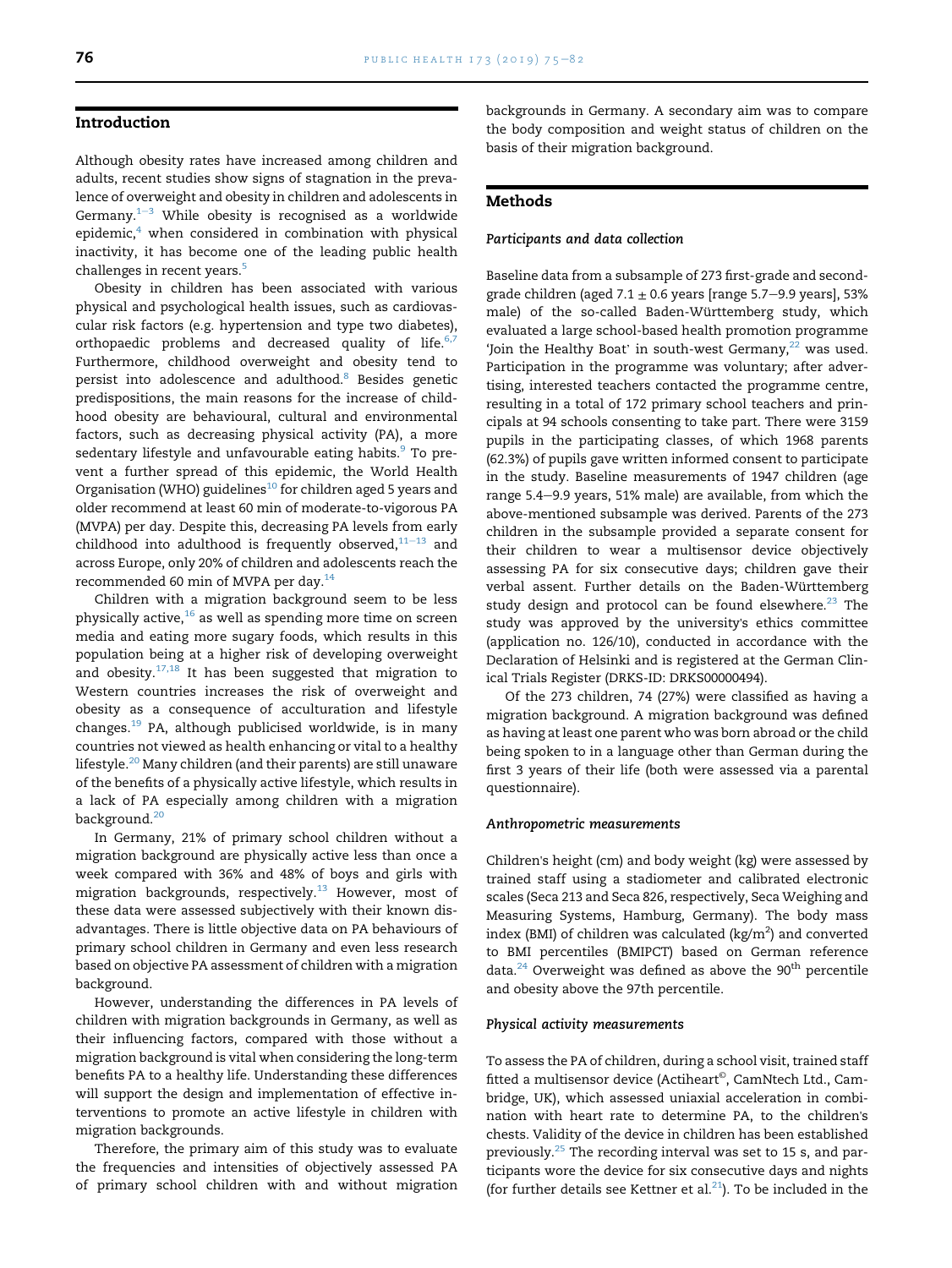analyses, at least 3 days (including at least one weekend day) of valid data of more than 10 h were required. First and last recording days were excluded from the analysis to antagonise a novelty factor on the first day, whereas the last day never showed 10 h of recording.

Energy expenditure (metabolic equivalent [MET]) was predicted by Actiheart<sup>®</sup>'s captive software (Version 4.0.129), which takes into account the participant's age, height, body weight and sex, in addition to the assessed heart rate and movement counts; this was used to define their PA levels. Activity levels were classified as sleep and sedentary (<1.5 MET), light (1.5-3 MET), moderate ( $>3-6$  MET) and vigorous (>6 MET), as well as MVPA (>3 MET). $^{26}$  To determine whether participants met the WHO PA guideline of 60 min of MVPA every day,<sup>9</sup> the days with valid data were extrapolated to a full week, using a ratio of 5:2 for weekdays and weekend days. Average PA times during weekdays and weekend days were calculated (see Fig. 1).

# Sociodemographic data

Sociodemographic data, such as parental education level, household income and migration background, were collected using a parental questionnaire. Parental education level was determined based on the highest school education of either parent or the single parent; net household income was dichotomised above and below  $\in$ 1750 per month.



Fig.  $1$  – Conceptual framework of the study including main findings for children with and without migration background (MB). MB is defined as having at least one parent who was born abroad or the child being spoken to in foreign language during the first 3 years of life. sd, standard deviation; BMIPCT, body mass index percentiles; MET, energy expenditure; MVPA, moderate-to-vigorous physical activity (>3.0 MET); overweight and obesity, BMIPCT >90%. \*Significant difference between children with and without migration background ( $P \leq 0.05$ ).

#### Statistical analyses

All statistical analyses were performed using SPSS Statistics 25 (SPSS Inc., Chicago, IL) with a significance level set to  $\alpha$  < 0.05. Descriptive statistics for continuous variables are displayed as mean values and standard deviations. Categorial variables are described with absolute and relative frequencies. Group differences between means were analysed with paired and independent t-tests, and the Chi-squared test was used to analyse group differences with categorical variables. Linear regression models with stepwise variable selection were used to examine differences in different PA levels of children with and without migration backgrounds on weekends and weekdays, adjusting for sex, age and BMIPCT.

# Results

#### Sample characteristics

The mean age of the 273 first-grade and second-grade children was  $7.1 \pm 0.6$  years; 53% of them were male, and just over one-quarter of participants (27%) were classified as having a migration background. Participant's anthropometric and socio-economic characteristics are shown in [Table 1.](#page-3-0) No group differences were found for age, height and body weight; however, children with a migration background displayed significantly higher BMIPCT than children without a migration background (55.7  $\pm$  29.6 vs 44.3  $\pm$  26.8, respectively;  $\rm P$   $\leq$  0.01) and were significantly more overweight and/or obese (13.5% vs 8.5%, respectively;  $P \le 0.02$ ). Children without a migration background were significantly more often from families with a household income of above  $\in$ 1750 per month (84.4% vs 68.9%,  $P \leq 0.01$ ) and were significantly more likely to have parents with a high school degree (38.9% vs 25.4%;  $P \le 0.04$ ). Thus, household income and parental education were initially controlled for in each analysis but showed no effect, which resulted in neglecting them for the final regression models.

#### Light physical activity

Children spent a daily total of  $495 \pm 72$  min (equating to 8.25 h) in light PA ( $\leq$ 3 MET; see [Table 2](#page-3-0)). A significant difference in time in light PA could be observed on weekends compared with weekdays (474  $\pm$  80 and 503  $\pm$  78 min, respectively; P < 0.01). There was no difference between children with and without migration backgrounds in time spent in light PA.

# Moderate and moderate-to-vigorous physical activity

As shown in [Table 2](#page-3-0), there was a significant difference between children with and without migration backgrounds in time spent in moderate PA as well as in MVPA ([Fig. 2\)](#page-4-0) but not vigorous PA in total (T =  $-2.14$ , P < 0.03 and T =  $-2.11$ , P < 0.04, respectively); however, during weekends children with migration backgrounds spent significantly less time in both intensities than children without migration backgrounds  $(T = -2.59, P < 0.01$  and  $T = -2.46, P < 0.02$ , respectively). This difference stayed significant, even if adjusting for sex, age and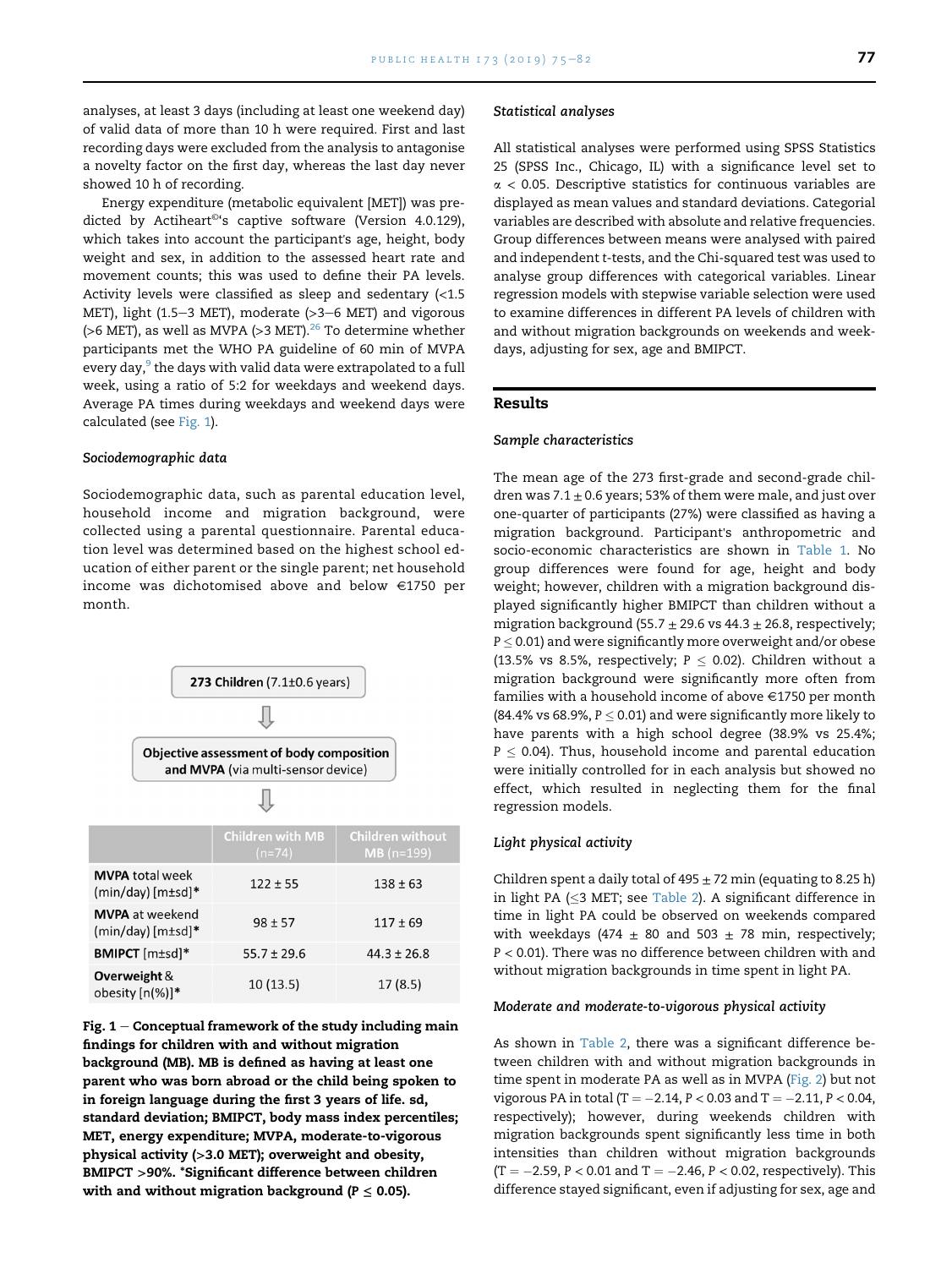<span id="page-3-0"></span>

| Table $1$ – Descriptive characteristics of the study participants. |                             |                                             |                                                 |         |                      |  |  |
|--------------------------------------------------------------------|-----------------------------|---------------------------------------------|-------------------------------------------------|---------|----------------------|--|--|
| Characteristic                                                     | Total sample<br>$(n = 273)$ | Children with MB <sup>a</sup><br>$(n = 74)$ | Children without MB <sup>a</sup><br>$(n = 199)$ | T value | P-value              |  |  |
| Sex (male) $[n (%)]$                                               | 128 (46.9)                  | 29(39.2)                                    | 99(49.7)                                        | $-1.57$ | 0.119                |  |  |
| Age (years) $[m \pm SD]$                                           | $7.1 \pm 0.6$               | $7.2 + 0.7$                                 | $7.1 + 0.6$                                     | $-1.02$ | 0.307                |  |  |
| Height (cm) $[m \pm SD]$                                           | $123.8 \pm 6.0$             | $123.5 \pm 6.7$                             | $123.9 + 5.8$                                   | 0.55    | 0.584                |  |  |
| Weight (kg) $[m \pm SD]$                                           | $24.6 \pm 4.9$              | $25.5 \pm 5.6$                              | $24.3 \pm 4.5$                                  | $-1.62$ | 0.109                |  |  |
| BMIPCT $[m \pm SD]$                                                | $47.4 + 28.0$               | $55.7 + 29.6$                               | $44.3 + 26.8$                                   | $-2.90$ | 0.004 <sup>f</sup>   |  |  |
| Weight status                                                      |                             |                                             |                                                 |         |                      |  |  |
| Overweight <sup>b</sup> $[n \ (\%)]$                               | 17(6.2)                     | 6(8.1)                                      | 11(5.5)                                         | $-1.21$ | 0.019 <sup>f</sup>   |  |  |
| Obese <sup>c</sup> [n $(\%)$ ]                                     | 10(3.7)                     | 4(5.4)                                      | 6(3.0)                                          | $-0.92$ | 0.067                |  |  |
| High household income <sup>d</sup> [n $(\%)$ ]                     | 219 (80.2)                  | 51(68.9)                                    | 168 (84.4)                                      | 2.51    | $0.014$ <sup>t</sup> |  |  |
| High family education level $[n \ (\%)]$                           | 92(35.4)                    | 17(25.4)                                    | 75 (38.9)                                       | 2.11    | $0.037$ <sup>t</sup> |  |  |

BMIPCT, body mass index percentiles; M, mean; MB, migration background; SD, standard deviation.

<sup>a</sup> Migration background is defined as having at least one parent who was born abroad or the child being spoken to in foreign language during the % first 3 years of life. <br>  $^{\rm b}$  Overweight = BMIPCT >90–97%.

<sup>b</sup> Overweight = BMIPCT >90−97%.<br><sup>c</sup> Obese = BMIPCT >97%.<br><sup>d</sup> High household income = net household income of more than €1750/month.<br><sup>e</sup> High family education level = at least one parent has a high school degree.<br><sup>f</sup> Sig

# Table 2 - Time (in rounded min) spent in different physical activity intensities and percentage of children meeting physical activity guidelines.

| Time period/meeting<br>recommendation | Total sample<br>$(n = 273)$ | Children with MB <sup>a</sup><br>$(n = 74)$ | Children without MB <sup>a</sup><br>$(n = 199)$ | T value | P-value            |
|---------------------------------------|-----------------------------|---------------------------------------------|-------------------------------------------------|---------|--------------------|
| <b>Total week</b> (mean $\pm$ SD)     |                             |                                             |                                                 |         |                    |
| $LPA$ ( $min/day$ )                   | $495 \pm 72$                | $484 \pm 72$                                | $499 \pm 71$                                    | 1.62    | 0.107              |
| MPA (min/day)                         | $124 \pm 54$                | $115 \pm 49$                                | $130 \pm 55$                                    | 2.03    | 0.043 <sup>b</sup> |
| VPA (min/day)                         | $8 \pm 10$                  | $6 \pm 8$                                   | $8 \pm 11$                                      | 1.12    | 0.264              |
| MVPA (min/day)                        | $134 \pm 61$                | $122 \pm 55$                                | $138 \pm 63$                                    | 1.99    | $0.048^{b}$        |
| Weekend (mean $\pm$ SD)               |                             |                                             |                                                 |         |                    |
| $LPA$ ( $min/day$ )                   | $474 \pm 80$                | $461 \pm 78$                                | $479 \pm 80$                                    | 1.75    | 0.081              |
| MPA (min/day)                         | $108 \pm 62$                | $93 \pm 52$                                 | $113 \pm 64$                                    | 2.35    | 0.019 <sup>b</sup> |
| VPA (min/day)                         | $5 \pm 8$                   | $4 \pm 8$                                   | $5 \pm 8$                                       | 0.50    | 0.617              |
| MVPA (min/day)                        | $112 \pm 66$                | $98 \pm 57$                                 | $117 + 69$                                      | 2.26    | 0.025 <sup>b</sup> |
| <b>Weekdays</b> (mean $\pm$ SD)       |                             |                                             |                                                 |         |                    |
| $LPA$ ( $min/day$ )                   | $503 \pm 78$                | $493 \pm 79$                                | $507 + 78$                                      | 1.36    | 0.178              |
| MPA (min/day)                         | $134 \pm 58$                | $124 \pm 55$                                | $137 + 59$                                      | 1.70    | 0.91               |
| VPA (min/day)                         | $9 \pm 12$                  | $7 \pm 9$                                   | $9 + 13$                                        | 1.34    | 0.183              |
| MVPA (min/day)                        | $142 \pm 67$                | $131 \pm 61$                                | $146 \pm 68$                                    | 1.65    | 0.100              |
| >60 min MVPA per day                  |                             |                                             |                                                 |         |                    |
| Meeting recommendations [n (%)]       | 131 (48.0)                  | 37(50.0)                                    | 94 (47.2)                                       | $-0.41$ | 0.686              |

LPA, low physical activity (1.5-2.9 MET); MB, migration background; MET, energy expenditure; MPA, moderate physical activity (3.0-5.9 MET); MVPA, moderate-to-vigorous physical activity (>3.0 MET); SD, standard deviation; VPA, vigorous physical activity (>6.0 MET).

<sup>a</sup> Migration background is defined as having at least one parent who was born abroad or the child being spoken to in foreign language during the first 3 years of life.

 $^{\rm b}$  Significant difference between children with and without migration background (P  $\leq$  0.05).

BMIPCT (F 36.10, P < 0.01 and F 40.37, P < 0.01, respectively; see [Table 3\)](#page-4-0).

# Guideline achievement

Although nearly half (48.0%) of the participating children were physically active for 1 h on all days of the week, there was a tendency towards children with a migration background reaching the recommended 60 min of daily MVPA more often

#### Weight status

reached.

Compared with children without a migration background, children with a migration background displayed significantly higher BMIPCT (55.7  $\pm$  29.6 vs 44.3  $\pm$  26.8, respectively; P < 0.01)

than their German counterparts (50.0% vs 47.2%, respectively; see Table 2); however, statistical significance could not be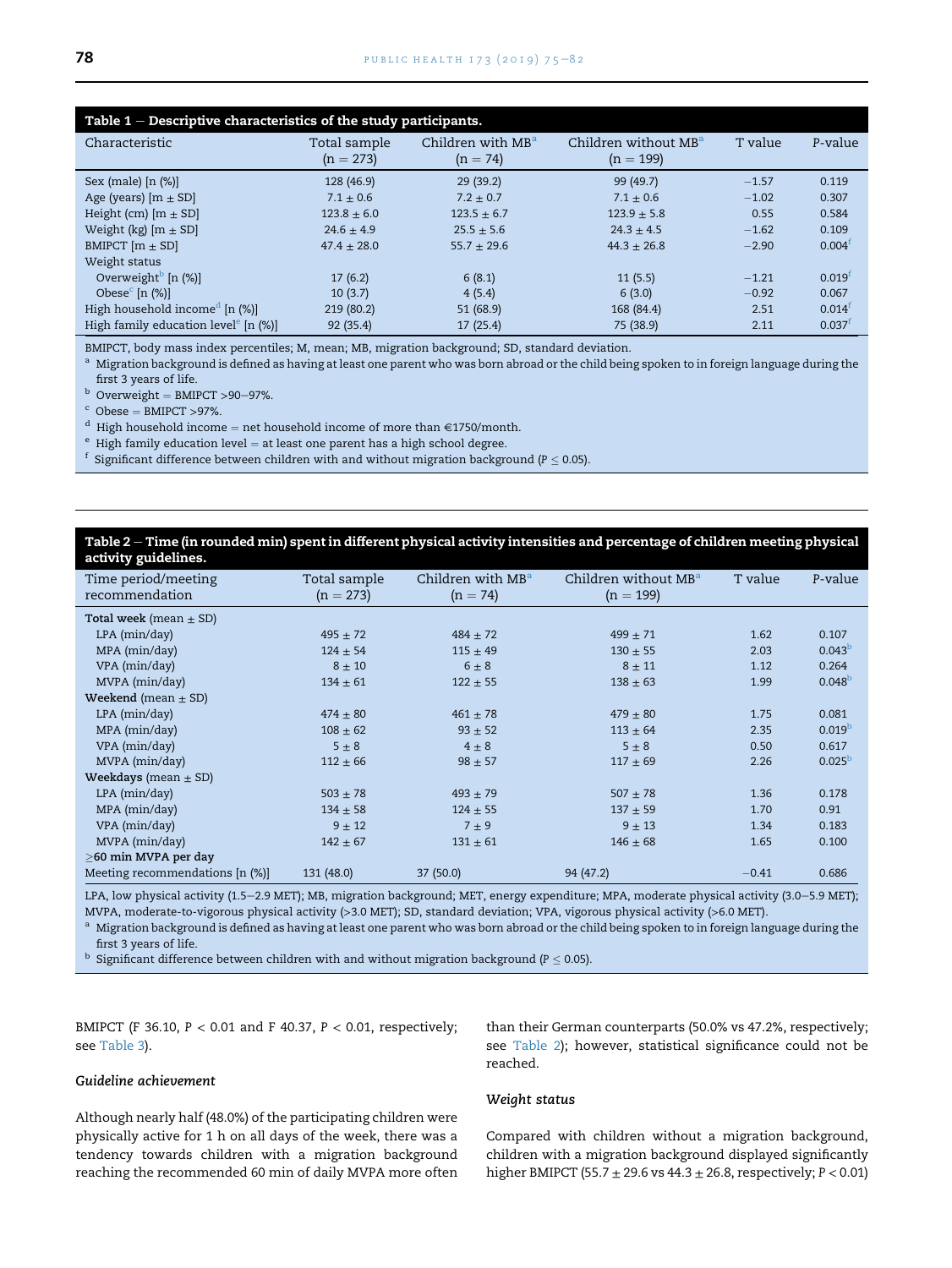<span id="page-4-0"></span>

Fig.  $2 -$  Mean moderate-to-vigorous physical activity (MVPA) levels in minutes per day during all days of the week and the weekend for children with and without migration backgrounds. Migration background is defined as having at least one parent who was born abroad or the child being spoken to in foreign language during the first 3 years of life. The bars represent the standard deviation.\*Significant difference between children with and without migration background ( $P \leq 0.05$ ).

| Table $3$ – Results from the final regression model for the |  |
|-------------------------------------------------------------|--|
| different intensities in total.                             |  |

| Variable                          | Coefficient | 95% CI               | P-value            |
|-----------------------------------|-------------|----------------------|--------------------|
| LPA total                         |             |                      |                    |
| Migration background <sup>a</sup> | $-0.06$     | $-28.38$ to 10.16    | 0.353              |
| Age                               | $-0.12$     | $-26.06$ to 0.29     | 0.055              |
| Sex                               | $-0.08$     | $-28.61$ to 5.26     | 0.176              |
| <b>BMIPCT</b>                     | $-0.17$     | $-0.74$ to $-0.12$   | 0.006 <sup>b</sup> |
| <b>MPA</b> total                  |             |                      |                    |
| Migration background <sup>a</sup> | $-0.15$     | $-29.54$ to $-5.55$  | 0.004 <sup>b</sup> |
| Age                               | 0.15        | 4.75 to 21.14        | 0.002 <sup>b</sup> |
| Sex                               | $-0.43$     | $-56.22$ to $-35.14$ | 0.001 <sup>b</sup> |
| <b>BMIPCT</b>                     | 0.32        | $0.42$ to $0.80$     | 0.001 <sup>b</sup> |
| <b>VPA</b> total                  |             |                      |                    |
| Migration background <sup>a</sup> | $-0.07$     | $-3.96$ to 0.78      | 0.187              |
| Age                               | 0.09        | $-0.19$ to 3.04      | 0.084              |
| Sex                               | $-0.46$     | $-11$ 38 to $-7$ 22  | 0.001 <sup>b</sup> |
| <b>BMIPCT</b>                     | 0.23        | 0.04 to 0.12         | 0.001              |
| <b>MVPA</b> total                 |             |                      |                    |
| Migration background <sup>a</sup> | $-0.14$     | $-32.41$ to $-5.86$  | 0.005 <sup>b</sup> |
| Age                               | 0.15        | 5.29 to 23.44        | 0.002 <sup>b</sup> |
| Sex                               | $-0.45$     | $-66.64$ to $-43.31$ | 0.001 <sup>b</sup> |
| <b>BMIPCT</b>                     | 0.32        | 0.48 to 0.09         | 0.001 <sup>b</sup> |

BMIPCT, body mass index percentiles; CI, confidence interval; LPA, low physical activity (1.5-2.9 MET); MET, energy expenditure; MPA, moderate physical activity (3.0-5.9 MET); MVPA, moderate-tovigorous physical activity (>3.0 MET); VPA, vigorous physical activity (>6.0 MET).

- Migration background is defined as having at least one parent who was born abroad or the child being spoken to in foreign language during the first 3 years of life.
- $^{\rm b}$  Significant difference between children with and without migration background ( $P \leq 0.05$ ).

and were significantly more often overweight and/or obese (13.5% vs 8.5%, respectively;  $P < 0.02$ ). Note that BMIPCT was controlled for in PA analyses; for total MVPA, this resulted in a change in  $F = 34.91 (P < 0.01)$ .

#### Discussion

This study examined weight status of children and objectively assessed PA levels on the basis of their migration background. The results of this study show a negative association between migration background and daily PA in primary school children in Germany. Overall, children with a migration background displayed lower levels of moderate PA and MVPA than children without a migration background.

In this sample, group differences in light, moderate, vigorous and moderate-to-vigorous PA were examined, showing that children without a migration background spent more in moderate PA as well as in MVPA but not vigorous PA. Generally, low levels of PA in children with a migration background have previously been observed in Germany and Canada, $27-29$  $27-29$  $27-29$  showing that, in particular, Turkish children (which are one of the largest immigrant groups in southern Germany) engage in very little PA.[15](#page-6-0)

Most of the previous data were assessed subjectively, and often sports participation was used to assess PA. For instance, Lämmle et al. $30$  found that children with a migration background were less physically active than German children. This fact was also supported by other studies in Europe, $15$  which have found that children with migration backgrounds are less likely to engage in organised sports or to be physically active in their leisure time but not during recess at school. $31$ Furthermore, it was shown that children with migration backgrounds were 4.6-times less likely to engage in sports compared with their German counterparts.<sup>32</sup> Conversely, in Denmark, primary school children with a migration background were less engaged in organised sports (based on selfreport), but if looking at PA itself (objectively assessed), there was no difference in amount of daily PA between children with or without migration background (86 vs 83 min per day, respectively). $33$  It was proposed that one reason for this was their amounts of outdoor play every day. $33$ 

This might also be the reason why children with a migration background in this sample reached the PA guideline of 60 min of MVPA daily more often than their German counterparts (although this was not statistically significant). Even though children with a migration background showed lower levels of moderate PA and MVPA in total, when assessing every day of the week individually, they were active more often, suggesting that German children tend to be physically active in 'bulk' compared with every day. This might suggest a greater participation in organised sports by German children because they were more active on fewer days a week, whereas children with a migration background showed less activity on more days. This may also be a result of cultural differences, especially for girls with a migration background, as they are often not allowed to participate in certain activities and are driven to school more often than German children.<sup>[32](#page-7-0)</sup>

In addition, the potential impact of sex and age on PA behaviour must not to be neglected. Literature shows an age-related decline of PA levels, even in young children<sup>[15](#page-6-0)</sup> and also that boys are consistently more physically active than girls.<sup>[15,23](#page-6-0)</sup> Owing to the limited sample size, stratification by age and sex was not possible, but both factors have been controlled for in this study. The difference in PA levels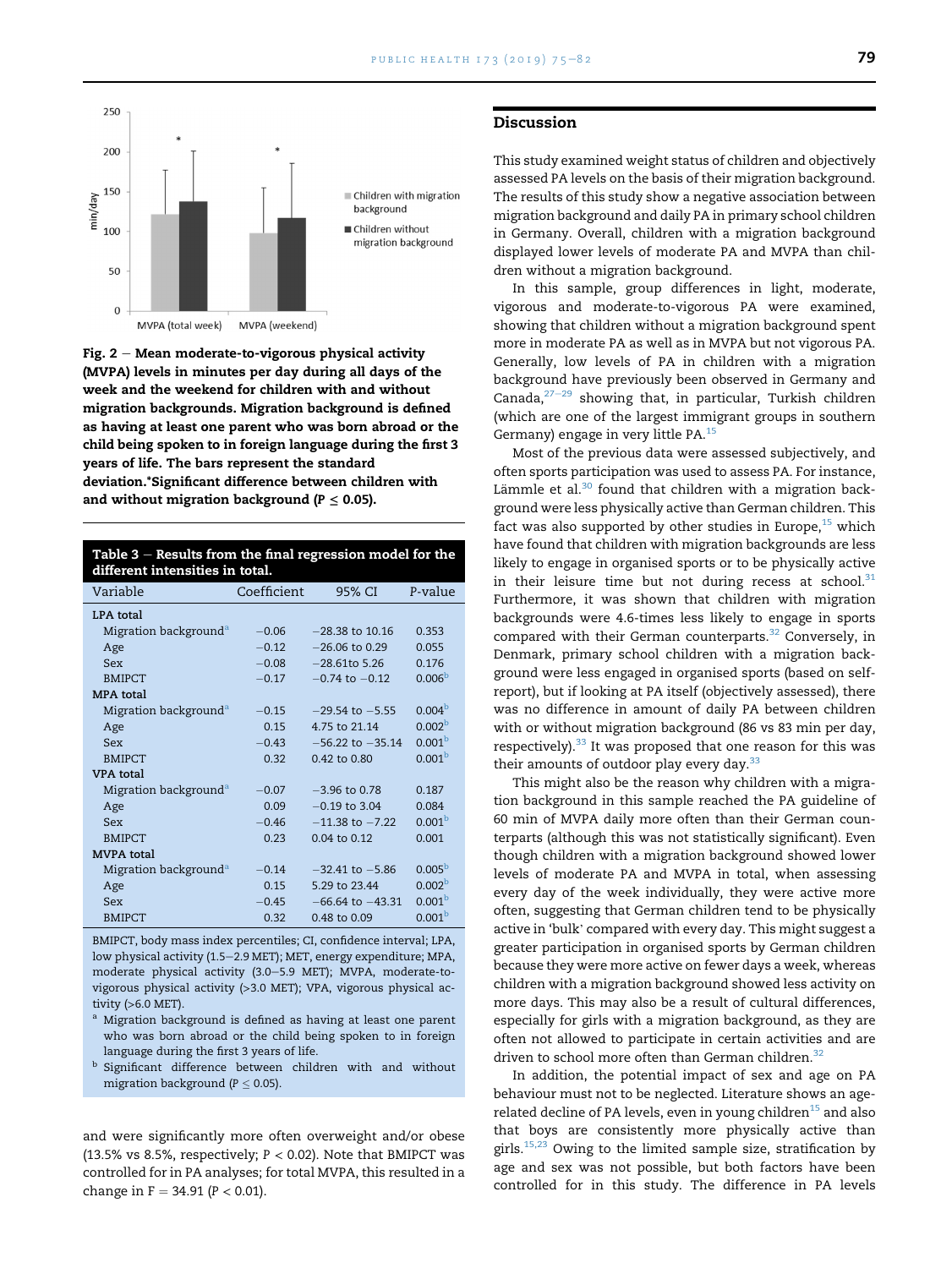according to age and sex might also have cultural as well as situational reasons. Once at school, children tend to be significantly less physically active than before (possibly owing to prolonged periods of sitting), $15$  and no matter whether children are offered structured or unstructured opportunities to be physically active, boys show higher levels of  $PA^{34,35}$  $PA^{34,35}$  $PA^{34,35}$ 

Results of this study show that most physically active time was spent in light intensities, but there were no differences in light PA between children with and without a migration background. Recently, it has been discussed that not only MVPA would be beneficial to health but also lower intensities of PA, $36$  which is why this should be also be promoted. A recent publication by Hansen et al.<sup>[37](#page-7-0)</sup> suggests that changing as little as 10 min of sedentary time each day into either light PA or MVPA would have favourable effects on the insulin response of children and adolescents, as well as their waist circumferences.[37](#page-7-0)

In this current study, the weight status of children was assessed on the basis of BMI percentiles. Children with a migration background showed significantly higher BMI percentiles and had a higher prevalence of overweight and obesity compared with those children without a migration background; a fact that has been observed in various countries all over Europe<sup>38</sup> with numerous different explanations. One reason for this might be the heterogeneity of the group with migration backgrounds. It includes all children whose parents are born abroad or have spoken to the child in a foreign language during the first 3 years of life. In this sample alone, there were children from 21 different countries and languages, in addition to their differences in culture, background and habits. It has been suggested that the disparities could be a consequence of an interaction of cultural, genetic, socioeconomic and environmental factors.<sup>20</sup> These include lower parental education level, lower socio-economic status, higher screen media consumption, increased energy intake and less PA.<sup>[9](#page-6-0)</sup> Some of these results have been confirmed in the current study, namely, lower PA levels and lower socio-economic status (here substituted with household income and parental education), but sometimes without a direct link. In this study, children with a migration background more frequently came from families with less household income and a low education level; however, no association was seen in the regression analyses. This is in contrast to studies from Switzerland and the Netherlands,  $9,39$  which found that children with parents with low education levels had a higher prevalence of overweight and obesity-this increased if chil-dren had a migration background.<sup>[9](#page-6-0)</sup>

However, in this sample, only a very small proportion of children were classified as overweight or obese (6.2% and 3.7%, respectively), which is considerably less than the incidence of overweight and obesity in other national samples of children below 10 years of age (e.g. 10.6% and 3.8% in boys and 12.9% and 5.6% in girls $38$ ). Having said this, the group of children with a migration background in the current study were shown to be 50% more overweight and 80% more obese than their German counterparts, which is alarming. These results should not be neglected when looking at potential health inequalities.

Nonetheless, there are limitations to this study, which should be considered when interpreting these findings.

Although assessed objectively over a relatively long period of time, PA was calculated on the basis of energy expenditure which might have led to a misinterpretation of intensities in some children and, therefore, the total outcome. Also, recording time intervals were set to 15 s, which, at least for some activities, might have been too long to capture all of the activities, and some activities might not have been recorded adequately or not at all. Also, the use of subjective assessment methods in many studies used for comparison complicate classification of PA. Furthermore, information provided by the parents in the questionnaire is subjective, which many result in reporting bias. Additionally, owing to the voluntary participation in this study (on the school, parent and child levels), a selection bias cannot be ruled out. It should also be noted that owing to the variances in policies, PA and the achievement of PA guidelines can be different across countries and therefore only be compared caution. Moreover, because the children with a migration background in this study predominantly came from families with a lower socio-economic background (although controlled for), it cannot be ruled out that this might have affected the PA behaviour and/or weight status of children. Correspondingly, although the sample was spread over a relatively large geographical area, the results are not representative, which is also shown in the comparably low prevalence of overweight and obesity. However, strengths of this study include the objective measurement of body composition and the individual calculation of PA on the basis of objectively collected data.

#### Conclusions

To summarise, this study provides an objective analysis of PA in children with and without a migration background. Primary school children with a migration background often came from a lower socio-economic group, were less physically active than their German counterparts (especially at the weekend) and were more often overweight and therefore at a higher risk of related secondary diseases. These results should be considered when tailoring interventions for a healthier lifestyle aimed at children and parents with a migration background. Those interventions should include aspects such as nutrition and PA, as well as support for teachers and direct parental involvement to encourage children to be more active, eat and drink more healthily and reduce time spent on screen-based activities.<sup>[40](#page-7-0)</sup> Interventions in the school setting would have the advantage that all children (with or without a migration background) can be reached. $41$  One area for improvement could be in organised sports, where children with a migration background currently participate far less than those without a migration background.<sup>[36](#page-7-0)</sup> Schools would therefore be an ideal place to offer such programmes, and this would also avoid financial barriers to organised sports activities for families with low incomes. To précis, a comprehensive analysis of the target group (i.e. children and families with a migration background), an intervention development and a consideration of potentially influencing factors, such as cultural barriers, are necessary to be able to reach those groups more effectively.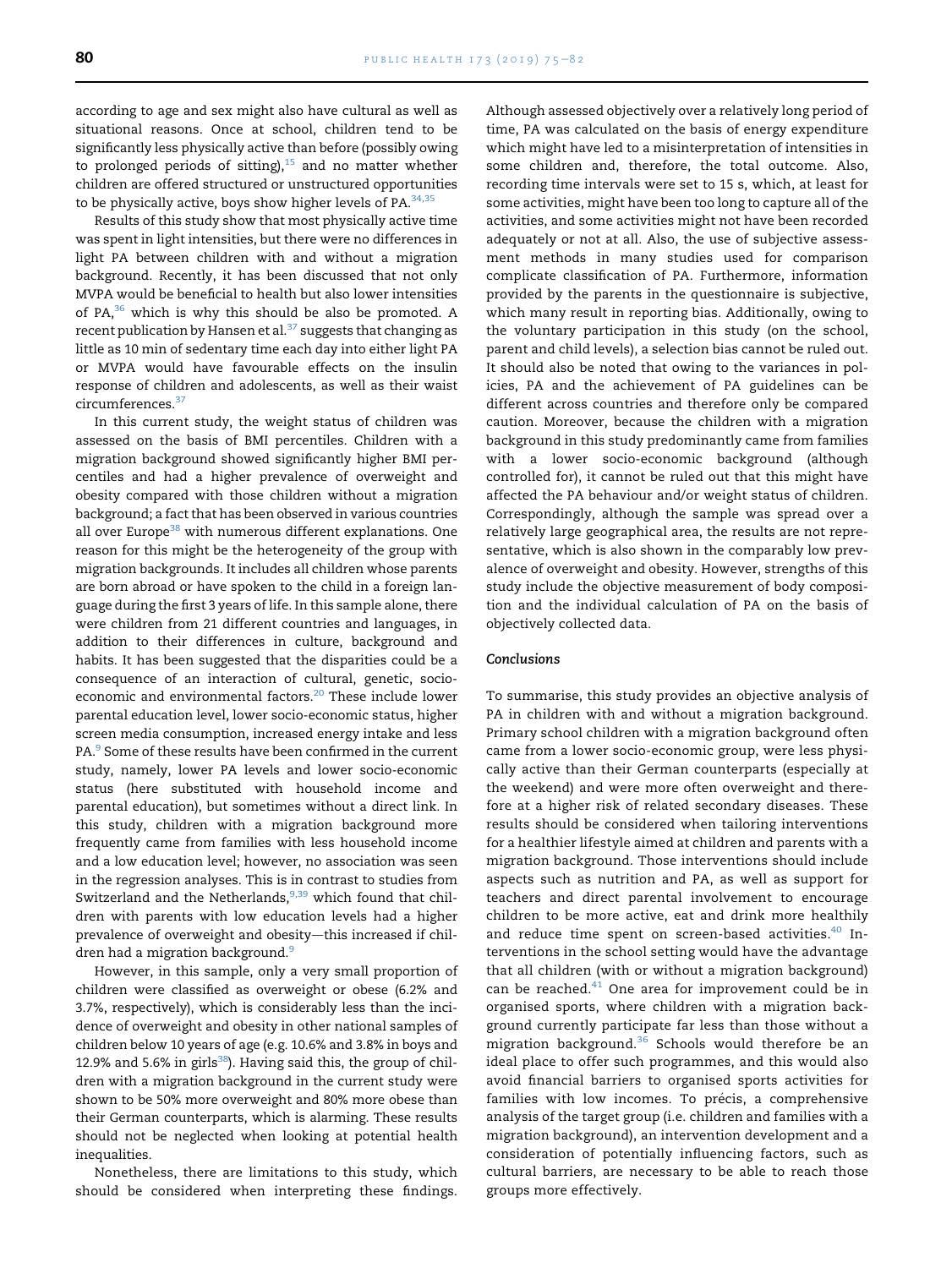# <span id="page-6-0"></span>Author statements

# Ethical approval

The study was approved and consented by the University of Ulm's ethics committee (No. 126/10), conducted in accordance with the Declaration of Helsinki and is registered at the German Clinical Trials Register (DRKS-ID: DRKS00000494).

#### Funding

The programme as well as the study was financed by the Baden-Württemberg Stiftung (Grant No. BWS\_1.479.00\_2009), which had no influence on either data or manuscript.

#### Competing interests

The authors declare that they have no competing interests.

#### Acknowledgements

The health promotion programme 'Join the Healthy Boat' has been financed by the Baden-Württemberg Stiftung, Stuttgart, Germany. The foundation had no influence on design, methods, data collection or manuscript. The authors acknowledge and thank all members of the 'Healthy Boat' team, including cooperating institutes, participating schools, teachers, parents and children.

#### references

- 1. [Wabitsch M, Moss A, Kromeyer-Hauschild K. Unexpected](http://refhub.elsevier.com/S0033-3506(19)30154-4/sref1) [plateauing of childhood obesity rates in developed countries.](http://refhub.elsevier.com/S0033-3506(19)30154-4/sref1) [BMC Med](http://refhub.elsevier.com/S0033-3506(19)30154-4/sref1) 2014;12:17.
- 2. [Keß A, Spielau U, Beger C, Gausche R, Vogel M, Lipek T,](http://refhub.elsevier.com/S0033-3506(19)30154-4/sref2) [K](http://refhub.elsevier.com/S0033-3506(19)30154-4/sref2)ö[rner A, Pf](http://refhub.elsevier.com/S0033-3506(19)30154-4/sref2)äffle R, Kiess W. Further stabilization and even [decrease in the prevalence rates of overweight and obesity](http://refhub.elsevier.com/S0033-3506(19)30154-4/sref2) [in German children and adolescents from 2005 to 2015: a](http://refhub.elsevier.com/S0033-3506(19)30154-4/sref2) [cross-sectional and trend analysis.](http://refhub.elsevier.com/S0033-3506(19)30154-4/sref2) Publ Health Nutr 2017;20[\(17\):1](http://refhub.elsevier.com/S0033-3506(19)30154-4/sref2)-[9.](http://refhub.elsevier.com/S0033-3506(19)30154-4/sref2)
- 3. [Schienkiewitz A, Brettschneider A-K, Damerow S, Schafftath](http://refhub.elsevier.com/S0033-3506(19)30154-4/sref3) [Rosario A. Overweight and obesity among children and](http://refhub.elsevier.com/S0033-3506(19)30154-4/sref3) [adolescents in Germany. Results of the cross-sectional KiGGS](http://refhub.elsevier.com/S0033-3506(19)30154-4/sref3) [Wave 2 study and trends.](http://refhub.elsevier.com/S0033-3506(19)30154-4/sref3) J Health Monitor 2018;3(1):15-[21.](http://refhub.elsevier.com/S0033-3506(19)30154-4/sref3)
- 4. World Health Organization. [Obesity: preventing and managing](http://refhub.elsevier.com/S0033-3506(19)30154-4/sref4) [the global epidemic. WHO technical report series](http://refhub.elsevier.com/S0033-3506(19)30154-4/sref4), vol. 894. Geneva: [World Health Organization; 2000.](http://refhub.elsevier.com/S0033-3506(19)30154-4/sref4)
- 5. [King A. Public health: health risks of physical inactivity](http://refhub.elsevier.com/S0033-3506(19)30154-4/sref5) [similar to smoking.](http://refhub.elsevier.com/S0033-3506(19)30154-4/sref5) Nat Rev Cardiol 2012;9:492.
- 6. [Schwimmer J, Deutsch R, Kahen T, Lavine J, Stanley C,](http://refhub.elsevier.com/S0033-3506(19)30154-4/sref6) [Behling C. Prevalence of fatty liver in children and](http://refhub.elsevier.com/S0033-3506(19)30154-4/sref6) [adolescents.](http://refhub.elsevier.com/S0033-3506(19)30154-4/sref6) An Pediatr 2006;118(4):1388-[93.](http://refhub.elsevier.com/S0033-3506(19)30154-4/sref6)
- 7. [Black WR, Davis AM, Gillette ML, Short MB, Wetterneck CT,](http://refhub.elsevier.com/S0033-3506(19)30154-4/sref7) [He J. Health-related quality of life in obese and overweight,](http://refhub.elsevier.com/S0033-3506(19)30154-4/sref7) [treatment-seeking youth.](http://refhub.elsevier.com/S0033-3506(19)30154-4/sref7) Ethn Dis  $2014;24(3):321-7$  $2014;24(3):321-7$ .
- 8. [Singh AS, Mulder C, Twisk JWR, van Mechelen W,](http://refhub.elsevier.com/S0033-3506(19)30154-4/sref8) [Chinapaw MJM. Tracking of childhood overweight into](http://refhub.elsevier.com/S0033-3506(19)30154-4/sref8) [adulthood: a systematic review of literature.](http://refhub.elsevier.com/S0033-3506(19)30154-4/sref8) Obes Rev [2008;](http://refhub.elsevier.com/S0033-3506(19)30154-4/sref8)9:474-[88](http://refhub.elsevier.com/S0033-3506(19)30154-4/sref8).
- 9. [Ebenegger V, Marques-Vidal P, Barral J, Kriemler S, Puder JJ,](http://refhub.elsevier.com/S0033-3506(19)30154-4/sref9) [Nydegger A. Eating habits of preschool children with high](http://refhub.elsevier.com/S0033-3506(19)30154-4/sref9)

[migrant status in Switzerland according to a new food](http://refhub.elsevier.com/S0033-3506(19)30154-4/sref9) [frequency questionnaire.](http://refhub.elsevier.com/S0033-3506(19)30154-4/sref9) Nutr Res 2010;30:104-[9](http://refhub.elsevier.com/S0033-3506(19)30154-4/sref9).

- 10. World Health Organization. [Global recommendations on physical](http://refhub.elsevier.com/S0033-3506(19)30154-4/sref10) activity for health[. Geneva: World Health Organization; 2010.](http://refhub.elsevier.com/S0033-3506(19)30154-4/sref10)
- 11. [Basterfield L, Adamson AJ, Frary JK, Parkinson KN, Pearce MS,](http://refhub.elsevier.com/S0033-3506(19)30154-4/sref11) [Reilly JJ. Longitudinal study of physical activity and sedentary](http://refhub.elsevier.com/S0033-3506(19)30154-4/sref11) [behaviour in children.](http://refhub.elsevier.com/S0033-3506(19)30154-4/sref11) An Pediatr 2011;127:e24-[30](http://refhub.elsevier.com/S0033-3506(19)30154-4/sref11).
- 12. [Craggs C, Corder K, van Sluijs EM, Griffin SJ. Determinants of](http://refhub.elsevier.com/S0033-3506(19)30154-4/sref12) [change in physical activity in children and adolescents: a](http://refhub.elsevier.com/S0033-3506(19)30154-4/sref12) [systematic review.](http://refhub.elsevier.com/S0033-3506(19)30154-4/sref12) Am J Prev Med 2011;40:645-[58.](http://refhub.elsevier.com/S0033-3506(19)30154-4/sref12)
- 13. [Dumith SC, Gigante DP, Domingues MR, Kohl III HW. Physical](http://refhub.elsevier.com/S0033-3506(19)30154-4/sref13) [activity change during adolescence: a systematic review and](http://refhub.elsevier.com/S0033-3506(19)30154-4/sref13) [a pooled analysis.](http://refhub.elsevier.com/S0033-3506(19)30154-4/sref13) Int J Epidemiol 2011;40:685-[98](http://refhub.elsevier.com/S0033-3506(19)30154-4/sref13).
- 14. [Hallal PC, Andersen LB, Bull F, Guthold R, Haskell W,](http://refhub.elsevier.com/S0033-3506(19)30154-4/sref14) [Ekelund U. Global physical activity levels: surveillance](http://refhub.elsevier.com/S0033-3506(19)30154-4/sref14) [progress, pitfalls, and prospects.](http://refhub.elsevier.com/S0033-3506(19)30154-4/sref14) Lancet 2012;380:247-[57.](http://refhub.elsevier.com/S0033-3506(19)30154-4/sref14)
- 15. [Finger JD, Varnaccia G, Borrmann A, Lange C, Mensink GBM.](http://refhub.elsevier.com/S0033-3506(19)30154-4/sref15) [Physical activity among children and adolescents in](http://refhub.elsevier.com/S0033-3506(19)30154-4/sref15) [Germany. Results of the cross-sectional KiGGS Wave 2 study](http://refhub.elsevier.com/S0033-3506(19)30154-4/sref15) and trends. [J Health Monitor](http://refhub.elsevier.com/S0033-3506(19)30154-4/sref15)  $2018;3(1):23-9$  $2018;3(1):23-9$ .
- 16. Besharat Pour M, Bergström A, Bottai M, Kull I, Wickman M, Håkansson N, Wolk A, Moradi T. Effect of parental migration background on childhood nutrition, physical activity, and body mass index. J Obes 2014. [https://doi.org/10.1155/2014/](https://doi.org/10.1155/2014/406529) [406529](https://doi.org/10.1155/2014/406529).
- 17. [Lasserre AM, Chiolero A, Cachat F, Paccaud F, Bovet P.](http://refhub.elsevier.com/S0033-3506(19)30154-4/sref17) [Overweight in Swiss children and associations with children](http://refhub.elsevier.com/S0033-3506(19)30154-4/sref17)'s and parents' [characteristics.](http://refhub.elsevier.com/S0033-3506(19)30154-4/sref17) Obesity 2007;15:2[9](http://refhub.elsevier.com/S0033-3506(19)30154-4/sref17)12-9.
- 18. [Kuepper-Nybelen J, Lamerz A, Bruning N, Hebebrand J,](http://refhub.elsevier.com/S0033-3506(19)30154-4/sref18) [Herpertz-Dahlmann B, Brenner H. Major differences in](http://refhub.elsevier.com/S0033-3506(19)30154-4/sref18) [prevalence of overweight according to nationality in](http://refhub.elsevier.com/S0033-3506(19)30154-4/sref18) [preschool children living in Germany: determinants and](http://refhub.elsevier.com/S0033-3506(19)30154-4/sref18) [public health implications.](http://refhub.elsevier.com/S0033-3506(19)30154-4/sref18) Arch Dis Child 2005;90:359-[63](http://refhub.elsevier.com/S0033-3506(19)30154-4/sref18).
- 19. [Bates LM, Acevedo-Garcia D, Alegria M, Krieger N.](http://refhub.elsevier.com/S0033-3506(19)30154-4/sref19) [Immigration and generational trends in body mass index and](http://refhub.elsevier.com/S0033-3506(19)30154-4/sref19) [obesity in the United States: results of the National Latino](http://refhub.elsevier.com/S0033-3506(19)30154-4/sref19) [and Asian American Survey, 2002](http://refhub.elsevier.com/S0033-3506(19)30154-4/sref19)-2003. [Am J Public Health](http://refhub.elsevier.com/S0033-3506(19)30154-4/sref19) 2008;98[\(1\):70](http://refhub.elsevier.com/S0033-3506(19)30154-4/sref19)-[7.](http://refhub.elsevier.com/S0033-3506(19)30154-4/sref19)
- 20. [Gualdi-Russo E, Zaccagni L, Manzon VS, Masotti S, Rinaldo N,](http://refhub.elsevier.com/S0033-3506(19)30154-4/sref20) [Khyatti M. Obesity and physical activity in children of](http://refhub.elsevier.com/S0033-3506(19)30154-4/sref20) immigrants. [Eur J Public Health](http://refhub.elsevier.com/S0033-3506(19)30154-4/sref20)  $2014;24(1):40-6$  $2014;24(1):40-6$ .
- 21. [Kettner S, Kobel S, Fischbach N, Drenowatz C, Dreyhaupt J,](http://refhub.elsevier.com/S0033-3506(19)30154-4/sref21) [Wirt T, Koch B, Steinacker JM. Objectively determined](http://refhub.elsevier.com/S0033-3506(19)30154-4/sref21) [physical activity levels of primary school children in south-](http://refhub.elsevier.com/S0033-3506(19)30154-4/sref21)west Germany. [BMC Public Health](http://refhub.elsevier.com/S0033-3506(19)30154-4/sref21) 2013;13:895-[901](http://refhub.elsevier.com/S0033-3506(19)30154-4/sref21).
- 22. Kobel S, Wirt T, Schreiber A, Kesztyüs D, Kettner S, Erkelenz N, Wartha O, Steinacker JM. Intervention effects of a school-based health promotion programme on obesity related behavioural outcomes. J Obes 2014. [https://doi.org/](https://doi.org/10.1155/2014/476230) [10.1155/2014/476230](https://doi.org/10.1155/2014/476230).
- 23. [Dreyhaupt J, Koch B, Wirt T, Schreiber A, Brandstetter S,](http://refhub.elsevier.com/S0033-3506(19)30154-4/sref23) Kesztyü[s D, Wartha O, Kobel S, Kettner S, Prokopchuk D,](http://refhub.elsevier.com/S0033-3506(19)30154-4/sref23) Hundsdörfer V, Klepsch M, Wiedom M, Sufeida S, [Fischbach N, Muche R, Seufert T, Steinacker JM. Evaluation of](http://refhub.elsevier.com/S0033-3506(19)30154-4/sref23) [a health promotion program in children: study protocol and](http://refhub.elsevier.com/S0033-3506(19)30154-4/sref23) design of the cluster-randomized Baden-Württemberg [primary school study \[DRKS-ID: DRKS00000494\].](http://refhub.elsevier.com/S0033-3506(19)30154-4/sref23) BMC Public [Health](http://refhub.elsevier.com/S0033-3506(19)30154-4/sref23) 2012;12:157.
- 24. [Kromeyer-Hauschild K, Wabitsch M, Kunze D, Geller F,](http://refhub.elsevier.com/S0033-3506(19)30154-4/sref24) [Geiß HC, Hesse V, von Hippel A, Jaeger U, Johnsen D, Korte W,](http://refhub.elsevier.com/S0033-3506(19)30154-4/sref24) Menner K, Müller G, Mü[ller JM, Niemann-Pilatus A, Remer T.](http://refhub.elsevier.com/S0033-3506(19)30154-4/sref24) Perzentile für den Body-Mass-Index für das Kindes- und [Jugendalter unter Heranziehung verschiedener deutscher](http://refhub.elsevier.com/S0033-3506(19)30154-4/sref24) [Stichproben \[Percentiles of body mass index in children and](http://refhub.elsevier.com/S0033-3506(19)30154-4/sref24) [adolescents evaluated from different regional German](http://refhub.elsevier.com/S0033-3506(19)30154-4/sref24) studies]. [Monatsschrift Kinderheilkd](http://refhub.elsevier.com/S0033-3506(19)30154-4/sref24) 2001;149:807-[18.](http://refhub.elsevier.com/S0033-3506(19)30154-4/sref24)
- 25. [Corder K, Brage S, Wareham NJ, Ekelund U. Comparison of](http://refhub.elsevier.com/S0033-3506(19)30154-4/sref25) [PAEE from combined and separate heart rate and](http://refhub.elsevier.com/S0033-3506(19)30154-4/sref25)